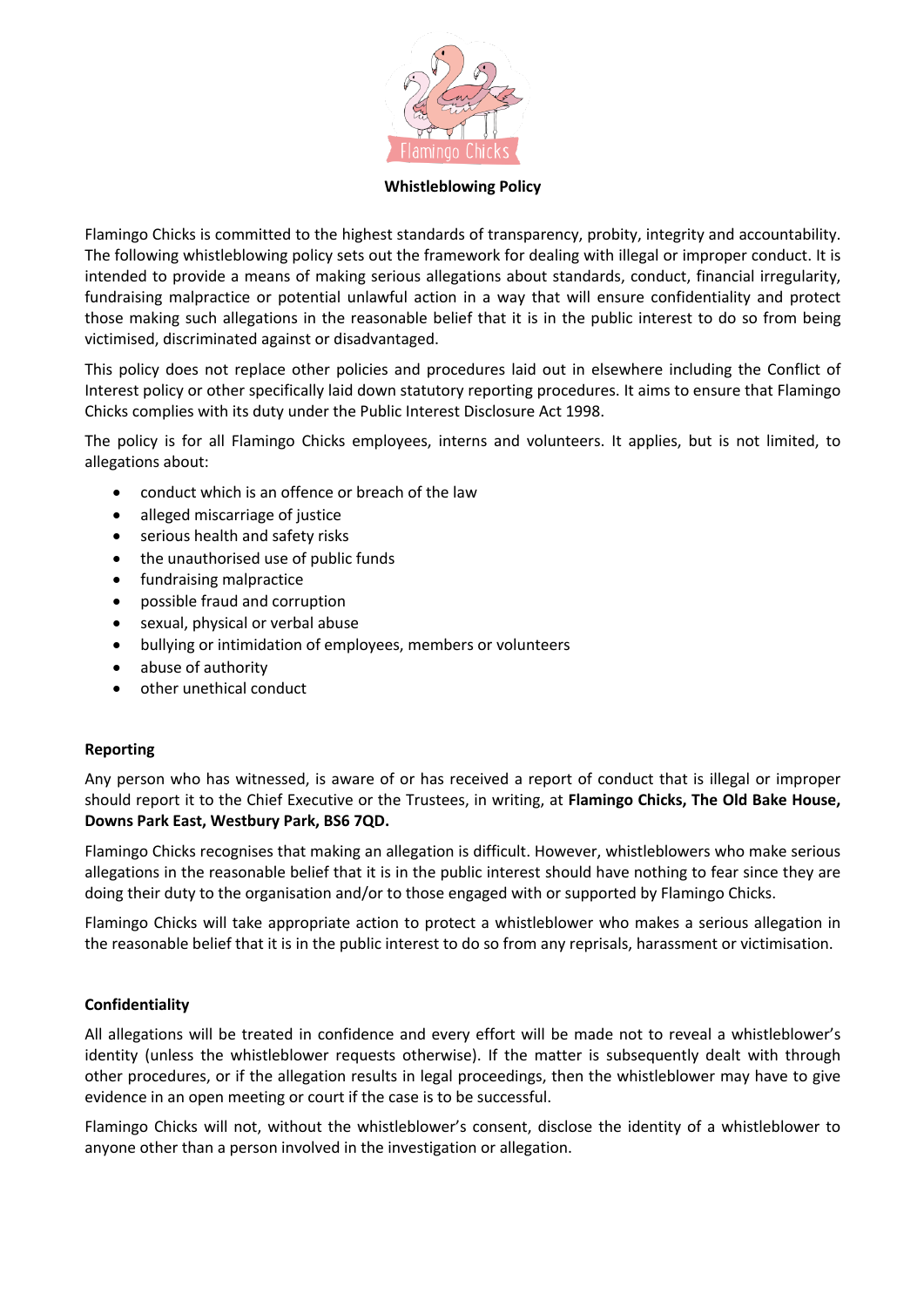# **Anonymous allegations**

Flamingo Chicks encourages whistleblowers to put their name to an allegation wherever possible, as anonymous allegations may often be difficult to substantiate or prove. Since allegations made anonymously are much less powerful, they will be considered at the discretion of the Chief Executive or the Trustees against the following factors:

- the seriousness of the issue raised
- the credibility of the allegation
- whether the allegation can realistically be investigated from factors or sources other than the complainant

# **Untrue allegations**

No disciplinary or other action will be taken against a whistleblower who makes an allegation in the reasonable belief that it is in the public interest to do so, even if the allegation is not substantiated by an investigation.

However, disciplinary action may be taken against a whistleblower who makes an allegation without reasonable belief that it is in the public interest to do so, such as making an allegation frivolously, maliciously or for personal gain where there is no element of public interest.

# **Procedure for making an allegation**

It is preferable for allegations to be made to an employee's line manager. However, this may depend on the seriousness and sensitivity of the issues involved and who is suspected of the malpractice. For example, if the whistleblower believes that management is involved it would be inappropriate to raise it directly with them. The whistleblower may then make an allegation directly to the Chief Executive or the Chair of the Board of Trustees.

If either of the above receives an allegation, s/he will consider the allegation and may discuss with either the Chief Executive or the appropriate Trustees. The line manager, after consideration, will discuss the situation with the whistleblower. If they wish to proceed with the allegation, it will be investigated.

### **Allegation**

Whether a written or oral report is made, relevant information provided should include:

- name of the person making the allegation and contact details;
- background/ history of the allegation (relevant dates, facts, names and positions of those involved);
- specific reason for the allegation although someone making an allegation will not be expected to prove the truth of any allegations, they will need to provide sufficient information to establish that that there are reasonable grounds for the allegation.

Someone making an allegation may be accompanied by another person of their choosing during any meetings or interviews in connection with the allegation. However, if the matter is subsequently dealt with through another procedure, the right to be accompanied will at that stage be in accordance with the relevant procedure.

### *Action on receipt of an allegation*

The line manager (or the person who receives the allegation) will record details of the allegation, with as much information as possible. The investigator will ask the whistleblower for her/his preferred means of communication or contact details and use these for all communications with the whistleblower in order to preserve confidentiality.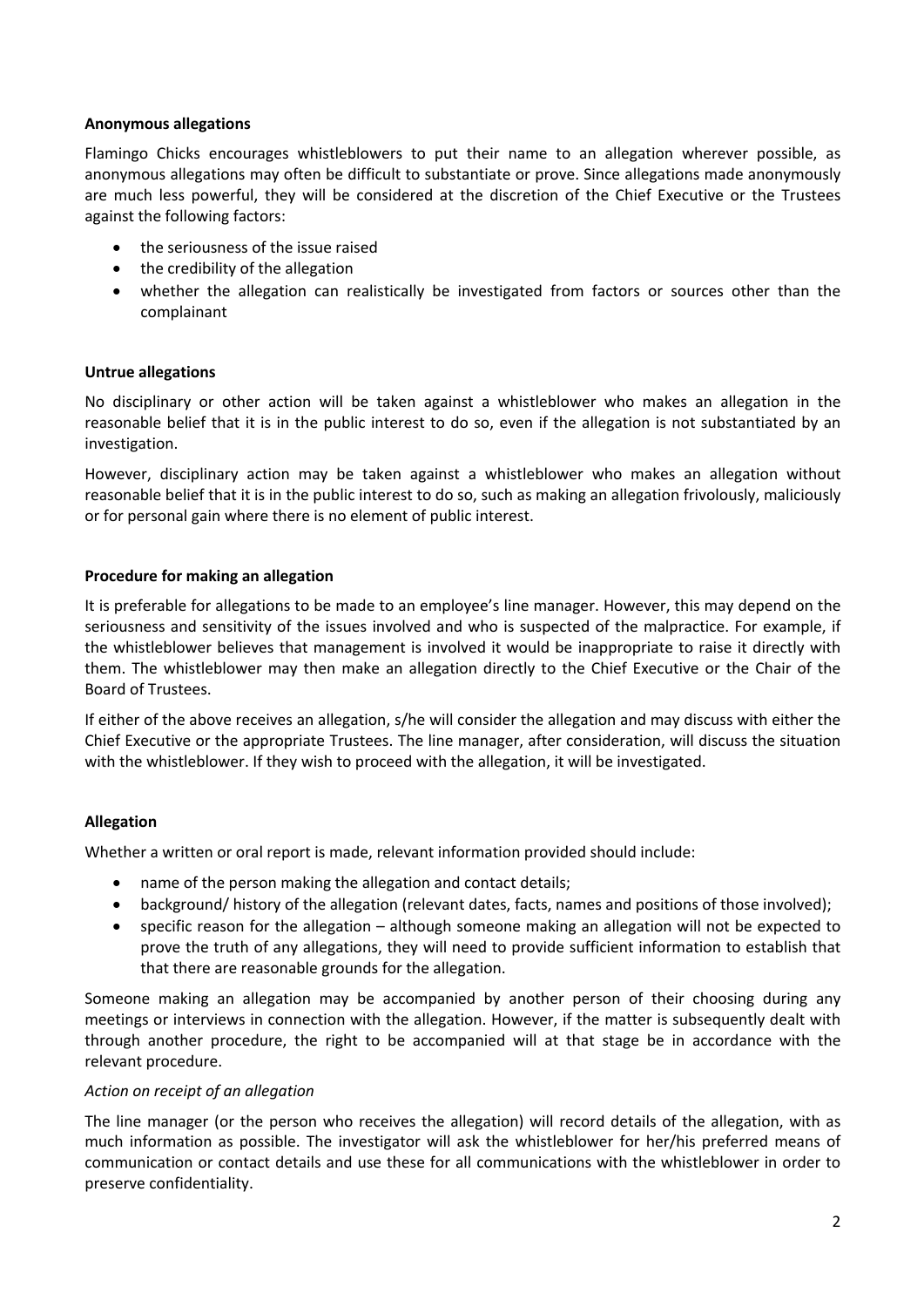If the allegation relates to fraud, potential fraud or other financial irregularity the Chair of Trustees will be informed within 5 working days of receipt of the allegation. The Chair of Trustees will determine whether the allegation should be investigated and through what method of investigation.

If the allegation shows evidence of a criminal offence it will immediately be reported to the Board of Trustees and a decision will be made as to whether to inform the Police. If the allegation concerns suspected harm to children the appropriate authorities will be informed immediately.

# *Timetable*

An acknowledgement of the allegation report will be sent in writing within 10 working days and include details on:

- how Flamingo Chicks proposes to deal with the matter
- how long it will take to provide a final response
- whether any initial enquiries have been made
- information on whistleblower support mechanisms
- whether further investigations will take place and if not, why not

Where the allegation has been made internally and anonymously, the investigator will be unable to communicate what action has been taken.

### *Allegations of fundraising malpractice*

Should a whistleblower be dissatisfied with the way their allegation of fundraising malpractice has not been dealt with thoroughly or appropriately, they can escalate their concerns on fundraising practice to the Fundraising Regulator.

#### **Support**

Flamingo Chicks will take steps to minimise any difficulties which may be experienced as a result of making an allegation. For instance, if a whistleblower is required to give evidence in criminal or disciplinary proceedings Flamingo Chicks will arrange for them to receive advice about the procedure and on the support mechanisms that are available. Flamingo Chicks accepts that whistleblowers need to be assured that the matter has been properly addressed. Thus, subject to legal constraints, we will inform those making allegations of the outcome of any investigation.

### **Monitoring**

A report will record the following details:

- the name and status (e.g. employee) of the whistleblower;
- the date on which the allegation was received:
- the nature of the allegation;
- details of the person who received the allegation;
- whether the allegation is to be investigated and, if yes, by whom;
- the outcome of the investigation:
- any other relevant details;

The report will be confidential and only available for inspection by the Board of Trustees. It will be in a form which does not identify whistleblowers.